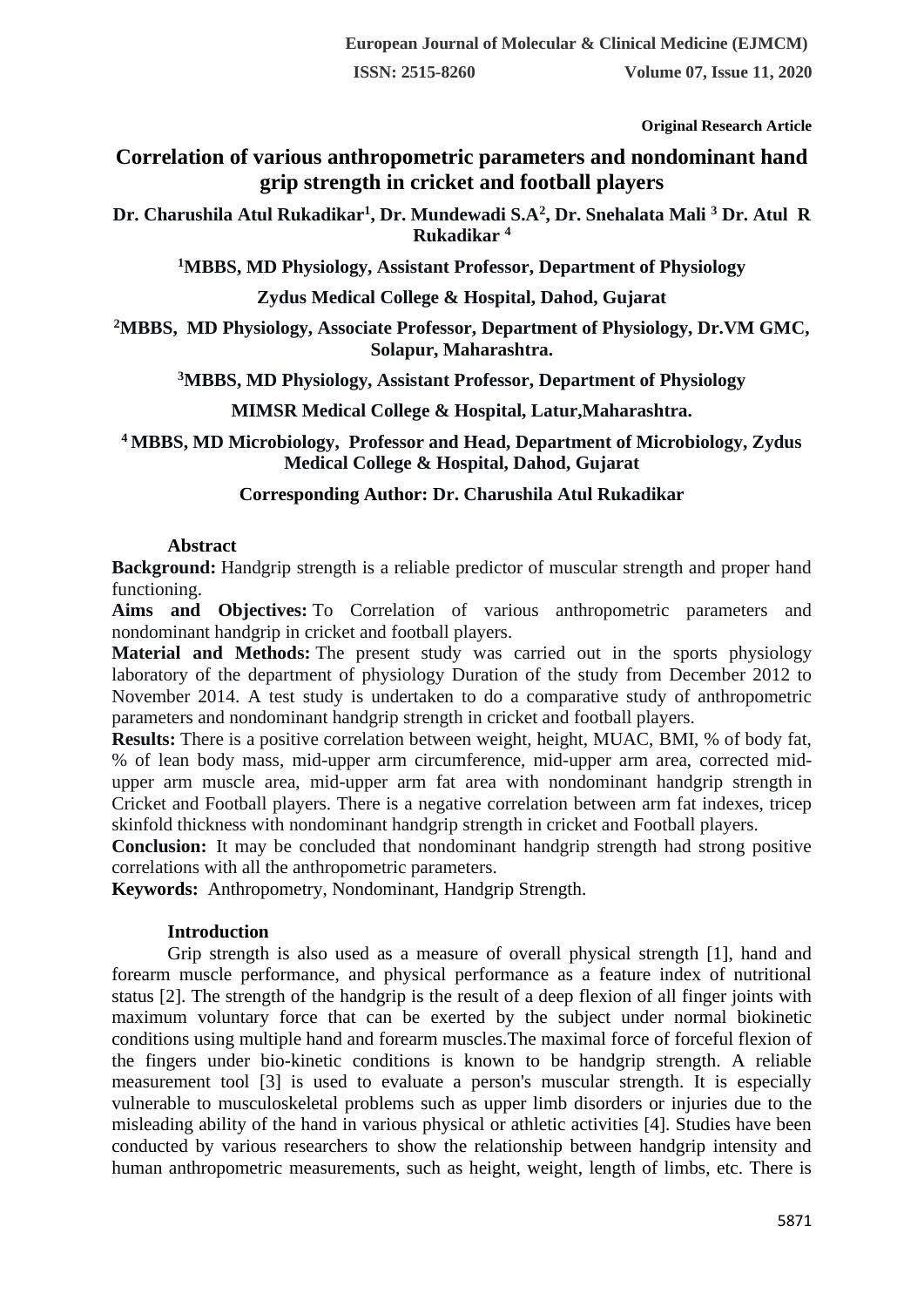no doubt that the significance of these anthropometric measurements in athletic activities is significant in sport ergonomics, and multiple studies have been carried out to examine the effect of these anthropometric measurements on handgrip strength across different populations.

We have planned to find out the correlation of handgrip strength and anthropometric parameters and we have focused on the effect of non-dominance on handgrip strength.

#### **Materials and Methods**

#### **Study design:**

The present study was carried out in the sports physiology laboratory of the department of physiology Duration of the study from December 2012 to November 2014 and it is not a follow up the type of study. The present study was approved by the Institution Ethical Committee of the college.

#### **Source of data:**

The data was collected from the players of Football and Cricket Academy of district level. A test study with 60 subjects (30 cricket players and 30 football players) is undertaken to do a comparative study of nondominant handgrip strength and anthropometric parameters in crickets and football players.

### **Inclusion criteria:**

- Subjects with age group between 15-25 years.
- Subjects practicing daily for 2-3 hrs for 6 days a week.

### **Exclusion criteria:**

- The subject age group below 15 years and above 25 years.
- Subjects who were not regularly practicing.

# **Method of Collection of Data**

Subjects were tested verbally and visually to rule out any history of past and present damage to the right hand or medical condition that could influence the strength of the handgrip and anthropometric parameters. Medical history has been asked to evaluate topics that fall under the exclusion criterion. Readings were recorded in the data collection form, which included demographic data from all participants, including name, age, gender, hand dominance, ht, and wt, prior to the start of the test.

#### **Anthropometric Measurements:**

Three anthropometric variables were calculated using standard methods, i.e. height (HT), weight (WT) and body mass index (BMI), two hand anthropometric variables, i.e. right and left-hand width and length, four arm anthropometric variables, i.e. upper arm length, lower arm length, upper arm length, upper arm circumference, and non-dominant left handgrip strength.

#### **Handgrip strength measurement:**

The grip strength of both the right and left hands was measured in standing position with the shoulder attached and neutrally rotated and the elbow incomplete extension using a standard adjustable digital handgrip dynamometer. Without aid, the dynamometer was kept free of charge, not touching the trunk of the subject. The position of the hand remained constant without a downward trend. Three times on both sides of the hands, the subjects were asked to put maximum force on the dynamometer. The maximum value was recorded in kilogrammes.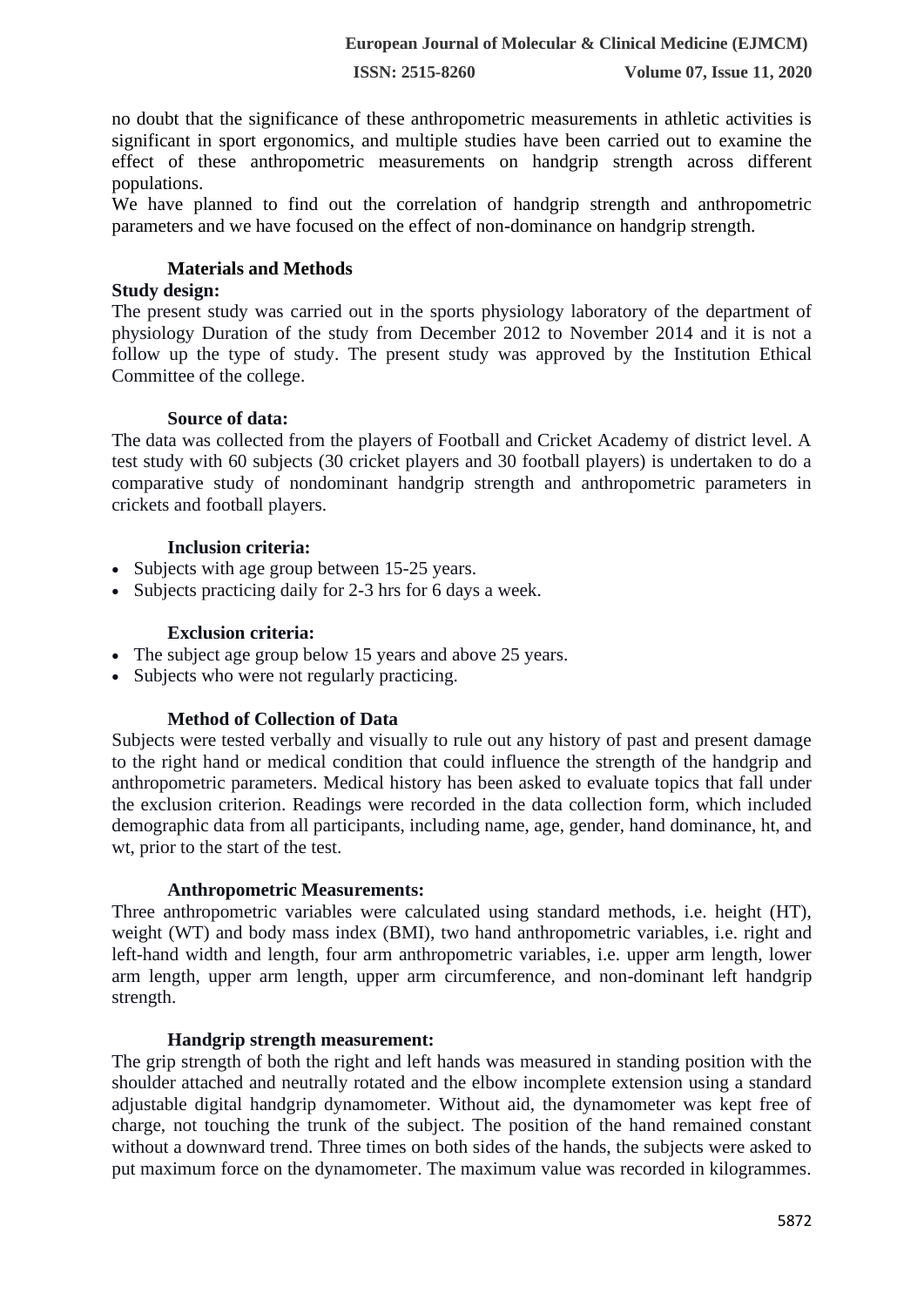Before each measurement, the anthropometric devices and the handgrip dynamometer were modified.

## **Statistical Analysis:**

Normal descriptive statistics (mean  $\pm$  standard deviation) were determined for explicitly measured and derived variables. The details showed a normal distribution, which helped us to use parametric statistics. For comparisons between players and controls, an independent t-test was used for all the variables measured. To assess the correlations of non-dominant handgrip strength with other variables in players, Pearson's correlation coefficients have been used. The data were analysed using SPSS (Statistics Package for Social Science) version 17.0.0. A 5 percent probability level was used to show statistical significance.

#### **Results**

# **Table 1: Correlation of various anthropometric parameters and nondominant hand grip strength in cricket and football players**

| <b>Variables</b> | <b>Cricket players</b> |                    |         |            | <b>Football players</b> |                    |         |          |
|------------------|------------------------|--------------------|---------|------------|-------------------------|--------------------|---------|----------|
|                  | N                      | <b>Correlation</b> | t test  | p value    | N                       | <b>Correlation</b> | t test  | p value  |
|                  |                        | coefficient(r)     |         |            |                         | coefficient(r)     |         |          |
| Height           | 30                     | 0.07               | 0.36    | (p > 0.05) | 30                      | 0.10               | 0.55    |          |
| weight           | 30                     | 0.35               | 1.99    | (p > 0.05) | 30                      | 0.20               | 1.08    |          |
| BMI              | 30                     | 0.29               | 1.58    | (p > 0.05) | 30                      | 0.16               | 0.84    |          |
| % of body fat    | 30                     | $-0.27$            | $-1.50$ | (p > 0.05) | 30                      | $-0.05$            | $-0.26$ |          |
| % of Lean body   | 30                     | 0.27               | 1.50    | (p > 0.05) | 30                      | 0.05               | 0.26    |          |
| mass             |                        |                    |         |            |                         |                    |         |          |
| <b>MUAC</b>      | 30                     | 0.45               | 2.70    | p < 0.01   | 30                      | 0.33               | 1.87    | p > 0.05 |
| <b>MUAA</b>      | 30                     | 0.13               | 0.68    | p<0.01     | 30                      | 0.38               | 2.17    | p > 0.05 |
| <b>CMUAMA</b>    | 30                     | 0.56               | 3.60    | p < 0.01   | 30                      | 0.09               | 0.46    | p > 0.05 |
| <b>MUAFA</b>     | 30                     | 0.05               | 0.28    | p > 0.05   | 30                      | 0.43               | 2.51    | p < 0.05 |
| Arm fat index    | 30                     | $-0.47$            | $-2.80$ | p < 0.01   | 30                      | $-0.02$            | $-0.13$ | p > 0.05 |
| Tricep skin fold | 30                     | $-0.37$            | $-2.09$ | p<0.01     | 30                      | $-0.06$            | $-0.34$ | p > 0.05 |
| thickness (Ts)   |                        |                    |         |            |                         |                    |         |          |

There is low positive correlation observed between height, weight, BMI, % of body fat, % of Lean body mass and non dominant hand grip strength in Cricket players and Football players which is statistically non-significant ( $p > 0.05$ ).

There is highly significant positive correlation observed between MUAC, CMUAMA and non-dominant handgrip strength in Cricket players ( $p < 0.01$ ).

There is low positive correlation observed between MUAC, CMUAMA and non-dominant handgrip strength in Football players which is statistically non significant ( $p > 0.05$ ).

There is significant positive correlation observed between MUAA, CMUAMA and nondominant handgrip strength in football players ( $p < 0.05$ ).

There is low positive correlation observed between MUAA, CMUAMA and non-dominant handgrip strength in cricket players which is statistically non significant ( $p > 0.05$ ).

There is highly significant negative correlation observed between Arm fat index, Ts and non dominant handgrip strength in Cricket players ( $p \le 0.01$ ).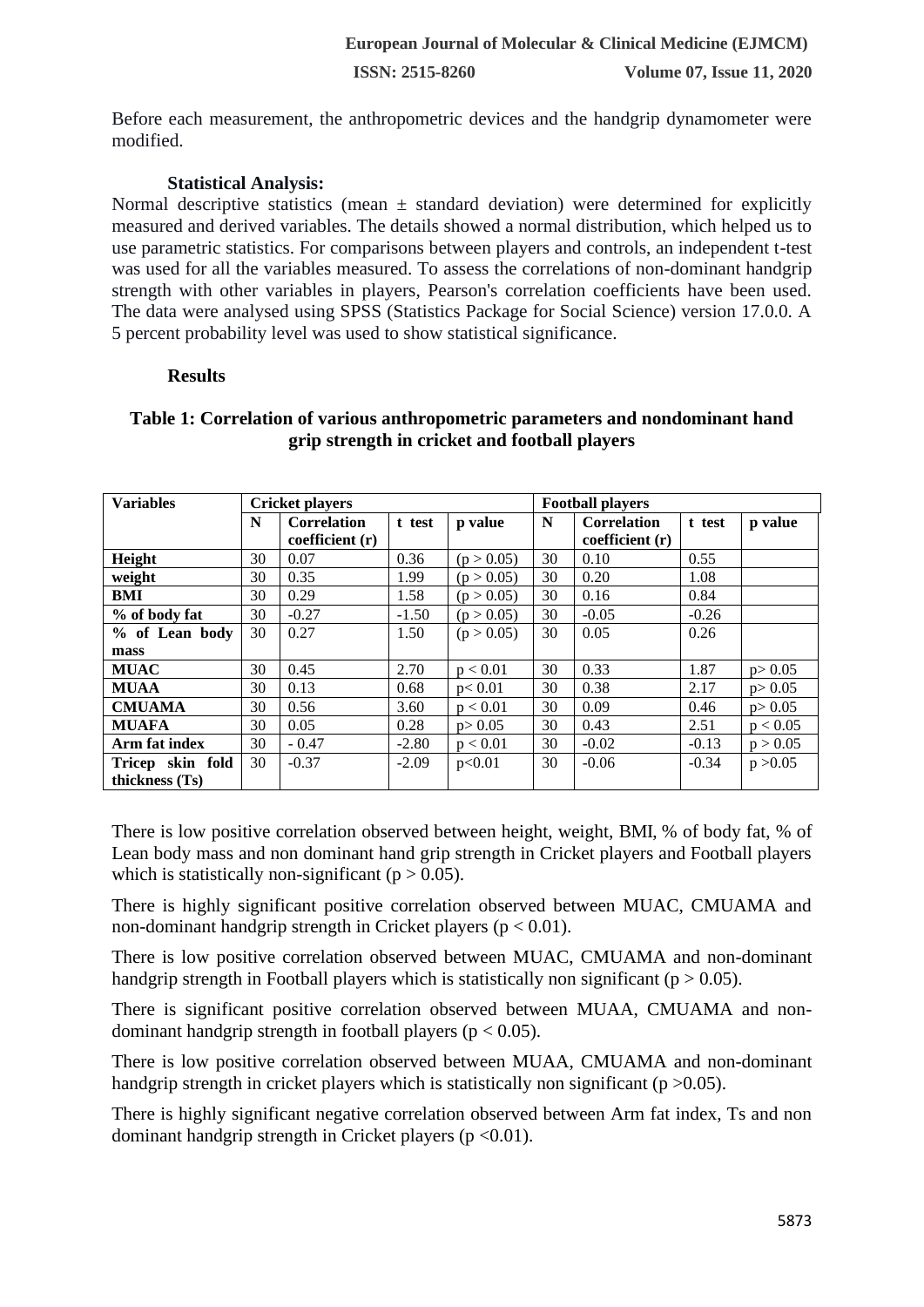There is low negative correlation observed between Arm fat index, Ts and non dominant handgrip strength in Football players which is statistically not significant ( $p > 0.05$ ).

#### **Discussion**

# **Height**

Our findings show that the non-dominant hand grip strength continued to increase with an increase in height for both cricketers and football players. For non dominant hands, in cricketers r= 0.07, t= 0.36, in football players r= 0.10, t= 0.55 (Table 1). Similar result with our finding i.e. positive correlation between height and hand grip strength is shown by other authors like Koley S (2009, for rt hand,  $r= 0.383$  and for lt hand,  $r=$ 0.35) in Indian cricket players [5], Fallahi AA (2011,  $r = 0.603$ ) [6], Koley S and Pal AS (2009, r= 0.872 ) in Indian population [7], Koley S and Gandhi M (2008) [8], Moy F (2011, r=0.346) [9] in Malaysia population, Sampoli S (2007) [10], Neimpoog S (2007) [11], Pietrese S (2002) [12], Kamarul T (2006) [13].Dissimilar result with our finding shown by Jurimae T (2009) [14]. His study shows that there is low negative correlation in between height and hand grip strength.In earlier times, proper exercise to increase height may be required, which can lead to an improvement in the strength of the hand grip. More grip strength causes better performance at all times.

# **Weight**

Our findings show that the non-dominant hand grip strength continued to increase with an increase in both cricketers and football players. For non dominant hand grip strength, in cricketers  $r= 0.35$ ,  $t= 1.99$ , in football players  $r= 0.20$ ,  $t= 1.08$ . (Table 1).

Similar result with our finding i.e. positive correlation between weight and hand grip strength is shown by other authors like S koley (2009, for rt hand r= 0.498 and for It hand 0.472) [5] in Indian cricket players, Fallahi AA (2011. r=0.516) [6], Koley and Pal AS (2009, r= 0.853) [7]in Indian population, Moy F (2011, r= 0.298) in Malaysia population [9]. Koley S and M Gandhi (2008) [8], Sampoli S (2007) [10], Neimpoog S (2007) [11], Pietrese S (2002) [12], Kamarul T (2006) [13], Günther CM (2008) [15].More weight would result in more hands being measured. When testing hand grip strength, more contraction force can be exerted on the dynamometer. This may be the reason for the positive weight and strength of the hand grip relation.

#### **BMI**

Our findings show that the non-dominant hand grip strength continued to increase with an increase in BMI in both cricketers and football players. For NDM hands, in cricketers  $r= 0.29$ ,  $t= 1.58$  and in football players  $r= 0.16$ ,  $t=0.84$  (Table 1). Similar result with our finding i.e. HGS is positively correlated with BMI is shown by other authors like S Koley (2009, for rt hand  $r= 0.401$  and for lt hand  $r=0.374$ ) in Indian cricket players [5]. Fallahi AA (2011, r= 0.061) [6], Moy F (2011, r= 0.150) [9] in Malaysia population, Koyle S, Pal AS (2009) [7], Koley S and M Gandhi (2008) [8], Samproli S (2007) [10], Pieterse S (2002) [12], Günther CM (2008) [15].Disimilar result with our finding i.e. HGS is negatively correlated with BMI is shown by Westrop M (2011) [1]. Kamarul T (2006) [13] shows that there is no correlation between BMI and HGS.BMI should be maintained within the normal range to be useful for the improvement of HGS. It will lead to better outcomes for cricket and football players.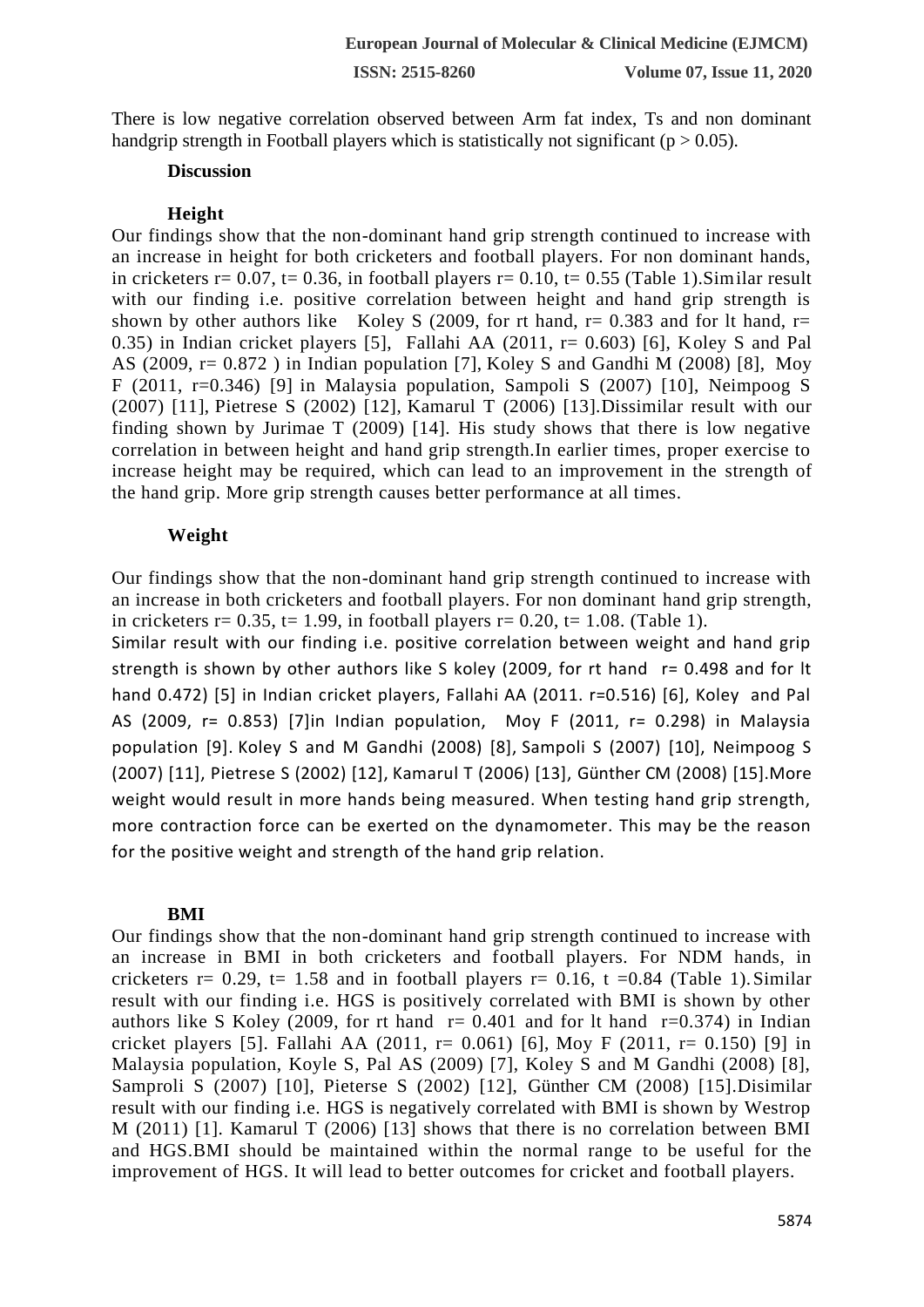# **% of body fat**

Our findings show that non-dominant hand grip strength continued to decline with a rise in percent of body fat in both cricketers and football players. For NDM hands, in cricketers r= - 0.27, t= -1.50, in football players  $r=$  -0.05, t= -0.26 (Table 1). Dissimilar result with our finding i.e. hand grip strength is positively correlated with is % of body fat is shown by other authors like Koley S (2009, for rt hand  $r= 0.401$  and for It hand 0.374 in Indian cricket players [5], Fallahi AA (2011,  $r= 0.079$ ) [6]. Neimpoog S (2007) [11] states that no correlation between hand grip strength and body fat %.In order to maintain adequate grip strength, the percentage of body fat should be held within the normal range. Better hand grip strength leads to stronger outcomes for cricket and football players.

### **% of lean body mass**

Our findings indicate that the non-dominant hand grip strength continued to increase with an increase in percent of the lean body mass in both cricketers and football players. For non dominant hands, in cricketers  $r= 0.27$ ,  $t= 1.50$ , in football players  $r= 0.05$ ,  $t=$ 0.26 (Table 1).Similar result with our finding i.e. hand grip strength is positively correlated with % of lean body mass is shown by Fallahi AA (2011,  $r = 0.536$ ) [6].Dissimilar result with our finding i.e. hand grip strength is negatively correlated with is % of lean body mass is shown by author Koley S (2009, for rt hand  $r = -0.400$ ) and for lt hand  $r = -0.372$ ) [5]. In order to achieve adequate grip strength, a percentage of the lean body mass should be retained within the normal range. Better hand grip strength leads to stronger outcomes for cricket and football players.

### **MUAC**

Our findings show that the non-dominant hand grip strength continued to increase with an increase in MUAC in both cricketers and football players. For NDM hands, in cricketers r= 0.45, t= 2.70, for football players  $r= 0.33$ , t= 1.87 (Table 1). Similar result with our finding i.e. HGS is positively correlated with MUAC is shown by Koley S (2009, for rt hand  $r=$ 0.513 and for lt hand r= 0.547) in Indian cricket players [5].The MUAC should be increased with special training and specific exercises. As the MUAC increases, the hand grip strength can be strengthened. Greater hand grip power will have better outcomes for both cricket and football players.

# **MUAA**

Our findings show that the non-dominant hand grip strength continued to increase with an increase in the mid upper arm area (MUAA) for both cricketers and football players. For non dominant hand, in cricketers r= 0.13, t= 0.68, in football players r= 0.38, t= 2.17 (Table 1). Similar result with our finding i.e. mid upper arm area is positively correlated with hand grip strength, in Indian cricket players shown by author like Koley S (2009, for rt hand  $r = -0.493$ ) and for lt hand  $r = -0.481$  [5]. This may lead to positive co-relation of mid upper arm area and hand grip strength in our cricket and football player.

#### **CMUAMA**

Our findings show that the non-dominant hand grip strength continued to increase with an increase in the corrected mid upper arm muscle area (CMUAMA) for both cricketers and football players. For non dominant hands, in cricketers  $r= 0.56$ ,  $t= 3.60$ , in football players  $r= 0.090$ ,  $t= 0.46$  (Table 1). Similar result with our finding i.e. arm muscle area is positively correlated with hand grip strength in Indian cricket players is shown by other authors like Koley S (2009, for rt hand  $r= 0.506$  and for lt hand  $r= 0.539$ ) [5],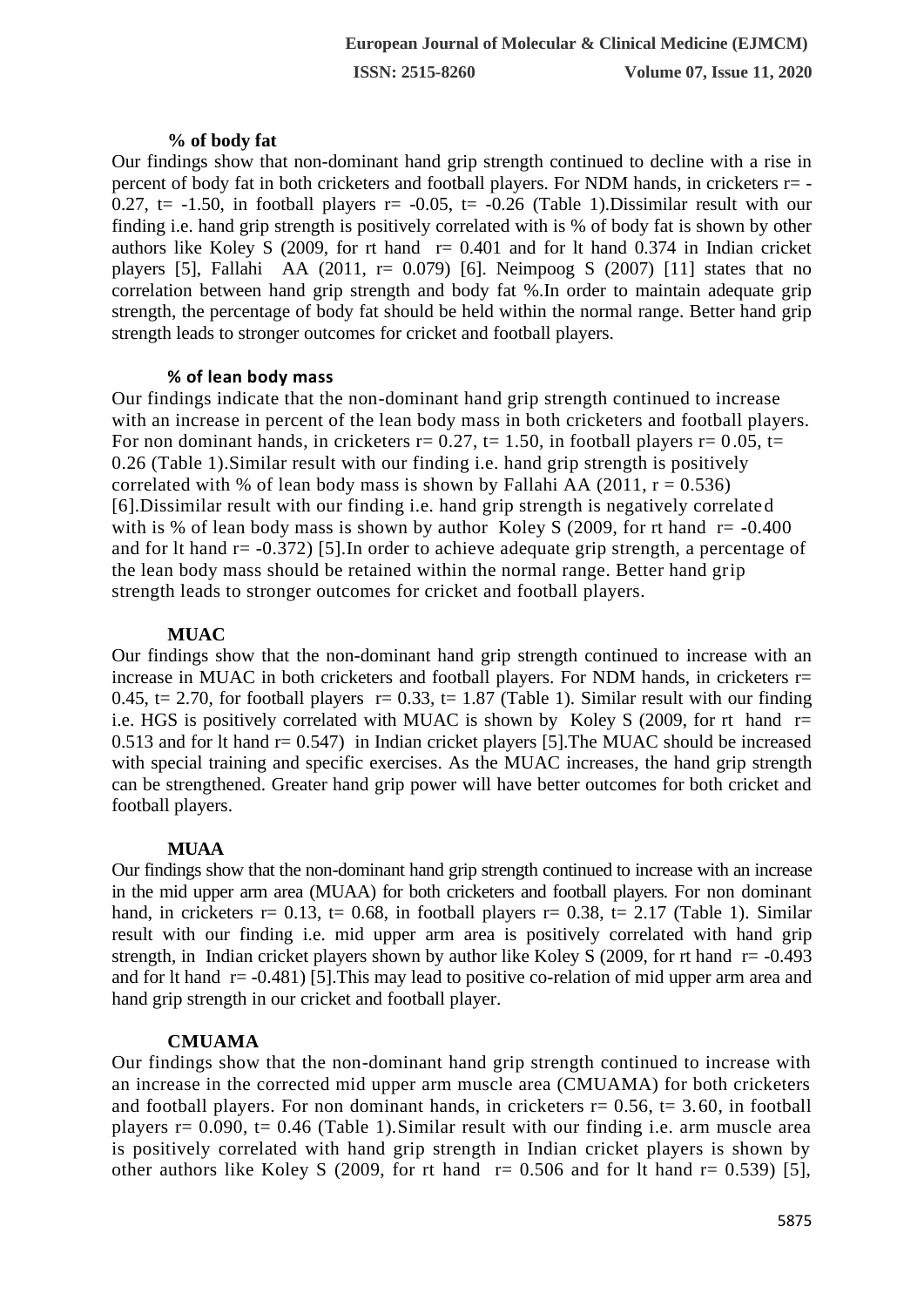Pieterse S (2002) [12]. This reason may lead to positive co-relation of CMUAMA and hand grip strength in our cricket and football player.

### **MUAFA**

Our findings show that the non-dominant hand grip strength continued to increase with an increase in the corrected mid upper arm fat area (MUAFA) for both cricketers and football players. For NDM hands, in cricketers  $r= 0.05$ ,  $t=0.28$ , in football players  $r= 0.43$ ,  $t= 2$ (Table 1).Similar result with our finding i.e. arm fat area is positively correlated with HGS in Indian cricket players is shown by Koley S (2009, for rt hand  $r=0.326$  and for lt hand  $r=$ 0.292) [5].

MUAFA should be maintained within the normal range to obtain sufficient grip strength. Better grip strength leads to better cricket and better results of football players.

#### **Arm fat index (AFI)**

Our findings show that non-dominant hand grip strength remained low with a rise in arm fat index (AFI) for both cricketers and football players. For NDM hands, cricketers  $r=-0.47$ ,  $t=-2.80$  and for football players  $r=-002.10$ ,  $t=-013$ ) (Table 1). Dissimilar result with our findings i.e. arm fat index is positively correlated with HGS in Indian cricket players is shown by author Koley S (2009, for rt hand  $r = 0.083$  and for 1t hand  $r= 0.014$ ) [5]. In order to obtain sufficient grip strength, the fat index of the arm should be kept within the normal range. Better hand grip strength leads to stronger outcomes for cricket and football players.

#### **Triceps skin fold thickness**

Our findings indicate that the non-dominant hand grip strength continued to decrease with an increase in tricep skin fold thickness in both cricketers and football players. For NDM hands, in cricketers  $r = -0.37$ ,  $t = -0.29$ , in football players  $r = -0.06.10$ ,  $t = -0.34$  (Table 1). Dissimilar result with our finding i.e. tricep skin fold thickness is positively correlated with hand grip strength in Indian cricket players, is observed by other author like Koley S (2009, for rt hand  $r= 0.278$  and for lt hand  $r= 0.210$  [5]. In order to maintain proper grip strength, tricep skin fold thickness should be maintained within the normal range. Better hand grip strength leads to stronger outcomes for cricket and football players.

#### **CONCLUSION**

Both anthropometric parameters and hand grip strength should be measured on a regular basis by the coach. The physical health metric needs to be improved to increase the efficiency of players. Body fat training and hand grip strength training should be performed at junior level to build up the body mass to overcome the asymmetrical strain put on the body by the nature of the game. Hand grip training programs at various levels, such as school, college, university, state, should be planned. This helps us to offer a specific sport prescription to a player when selecting a sport. From this study, it can be inferred that handgrip strength values are higher in individuals involved in hand sports. Most anthropometric variables also had some strong correlations.

# **References**

1. Massy-Westropp NM, Gill TK, Taylor AW, Bohannon RW, Hill CL. Hand Grip Strength: age and gender stratified normative data in a population-based study. BMC Res Notes. 2011 Apr 14;4:127. [PubMed]